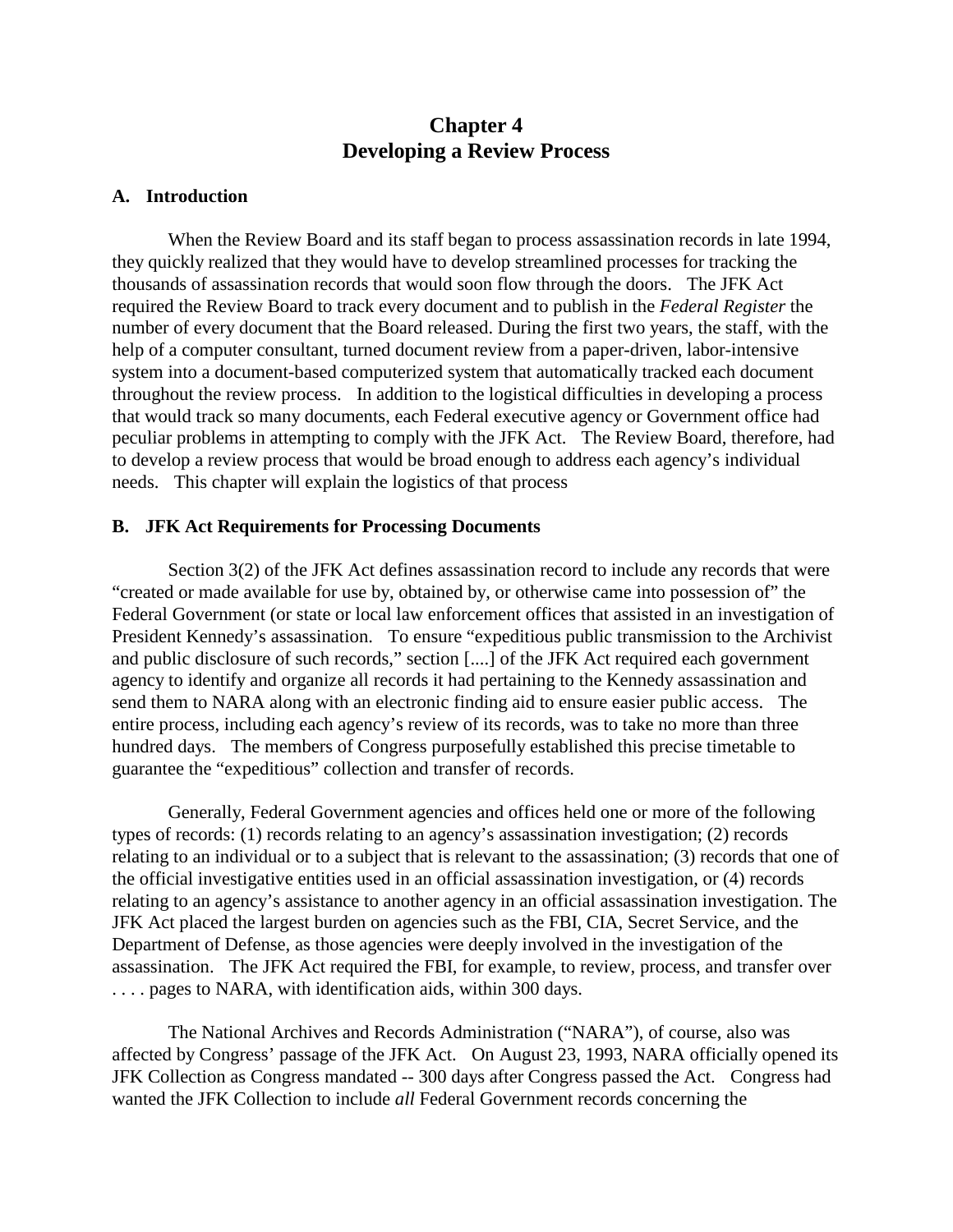assassination, with the exception of those very few records that it believed the Review Board would need to review. On that day, the JFK Collection did include some records from the Warren Commission, the HSCA, the Secret Service, the Securities and Exchange Commission, the United States Information Agency, and the Criminal, Civil, and Civil Rights Divisions of the Department of Just[i](#page-12-0)ce.<sup>i</sup>

Even if all of the agencies had identified and reviewed every one of their assassination records, the JFK Act required agencies to create an electronic identification aid for each assassination record, and creating these aids caused delays.<sup>[ii](#page-12-1)</sup> Congress' goal in requiring the electronic finding aids was to create for the benefit of the public a "central directory comprised of identification aids."[iii](#page-12-2) NARA created the computer software that each agency would use to create its identification aids. NARA's goal was to develop a central database in which each assassination record bears a unique identification number (as well as other document-specific information such as the date, number of pages, originator, recipient, subjects, etc. . . ). The database employs a 13 digit number as the unique identifier. The 13 digits are divided into three parts -- the first 3 digits identify the agency (all CIA records begin with "104"), the middle five digits identify the floppy disk number on which the agency created the identification aid, and the last five digits identify the particular record on the agency's floppy disk. NARA and the Review Board hope that the database system that NARA developed will allow NARA employees and the general public access to every assassination record in the JFK Collection.

Tracking each document in a large collection of records such as the JFK Collection is alien to conventional archival practice. However, to ensure accountability for every postponement claimed by the executive agencies, Congress required that the agencies, the Review Board, and NARA track the documents on a postponement-by-postponement basis.

# **C. Basic Elements of the Review Process**

The JFK Act was, of course, a novel approach to Government declassification, and the Review Board members wanted the review process to reflect the fact that 5 American citizens would be the judges as to whether government secrets should continue to remain secrets. The Review Board decided at its earliest meetings that it would meet often<sup>[iv](#page-12-3)</sup> and make decisions on a document-by-document basis, rather than on an issue-by-issue basis. In other words, rather than immediately making "Review Board policy" on postponements relating to protecting the privacy of individuals, the Review Board chose to review every privacy postponement claimed by an agency. The Review Board believed that its cautious approach to the records early in the Board's lifetime would result in the fulfillment of the JFK Act's objective -- to instill public confidence that all information that could be released would be released.

As part of its document-by-document review, the Review Board required agencies to, as the JFK Act requires, pro[v](#page-12-4)ide specific evidence in support of claimed postponements.<sup>v</sup> By reviewing and evaluating every postponement at its earliest meetings, the Review Board developed a full understanding of the issues and of the types of evidence the agencies would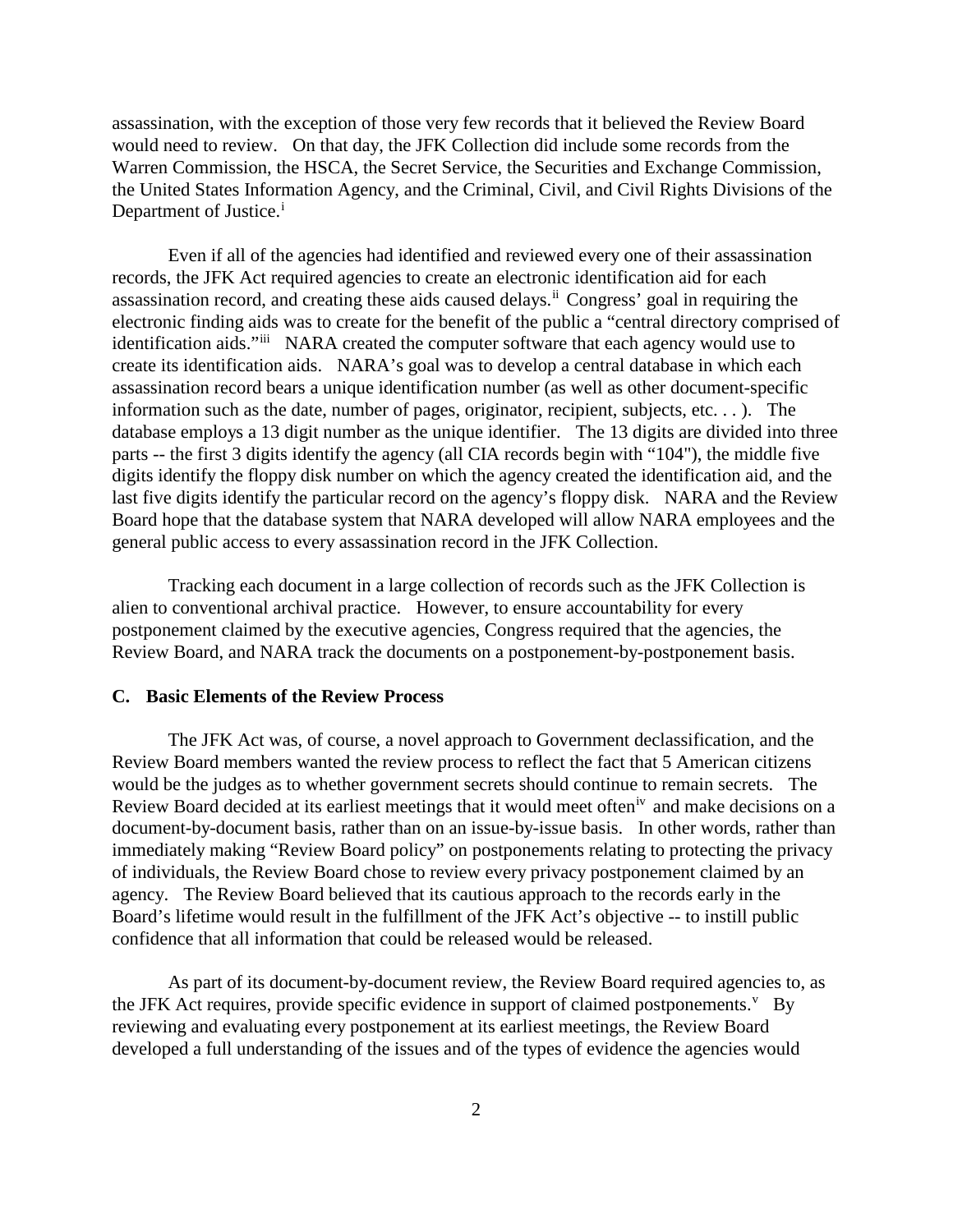provide. Once the Review Board became comfortable with the issues and with the quality of agency evidence, it could delegate some decision-making authority on individual postponements to the full-time staff.

The Review Board staff quickly learned that the review system would necessarily consist of the following elements.

*First,* the Federal agency would review its record and communicate to the Review Board the location of its proposed postponements. (The JFK Act requires release of all information in assassination records in the year 2017 -- 25 years after the passage of the Act -- so the Review Board employs the term "postponed" to mean "redacted until the year 2017.")

*Second,* the Review Board staff would then review the record and make a recommendation to the Review Board members as to whether to sustain or overrule the agency's request for postponement.

*Third,* having made its recommendation, the Review Board staff would need to schedule the document for the Review Board's next meeting. The staff determined that, in order to issue its *Federal Register* notices in a timely way as the JFK Act requires, it would need to track - before the Board's vote on the record -- the document number, the agency's request for postponements within the document, as well as the staff recommendation for the document.

Then, once the Board voted on the record, the record would be ready for the Review Board staff to notify the agency of its determination, publish the Board vote in the *Federal Register*, and except for those records in which the agencies requested that the Review Board reconsider their decisions, transmit the record to NARA.

With the help of a computer consultant, the Review Board staff developed database systems for reviewing assassination records and tracking Review Board votes in the summer and fall of 1995. The staff could use the system to review any assassination record, regardless of its originating agency. The primary tracking system, mysteriously titled "Review Track," was designed to mirror NARA's electronic identification aid database.

Given that the JFK Act required the Review Board to publish all Review Board votes in the *Federal Register*, the staff designed the Review Track database to be able to generate the *Federal Register* notices.

### **D. Electronic Identification Aids**

NARA's electronic identification aid database system is not perfect. Its flaws do not lie in faulty computer programming, however. Instead, the JFK Act's well-intentioned requirements that the Review Board track documents on a postponement-by-postponement basis was, at times, the so-called "tail that wagged the dog." Though the discussion of the database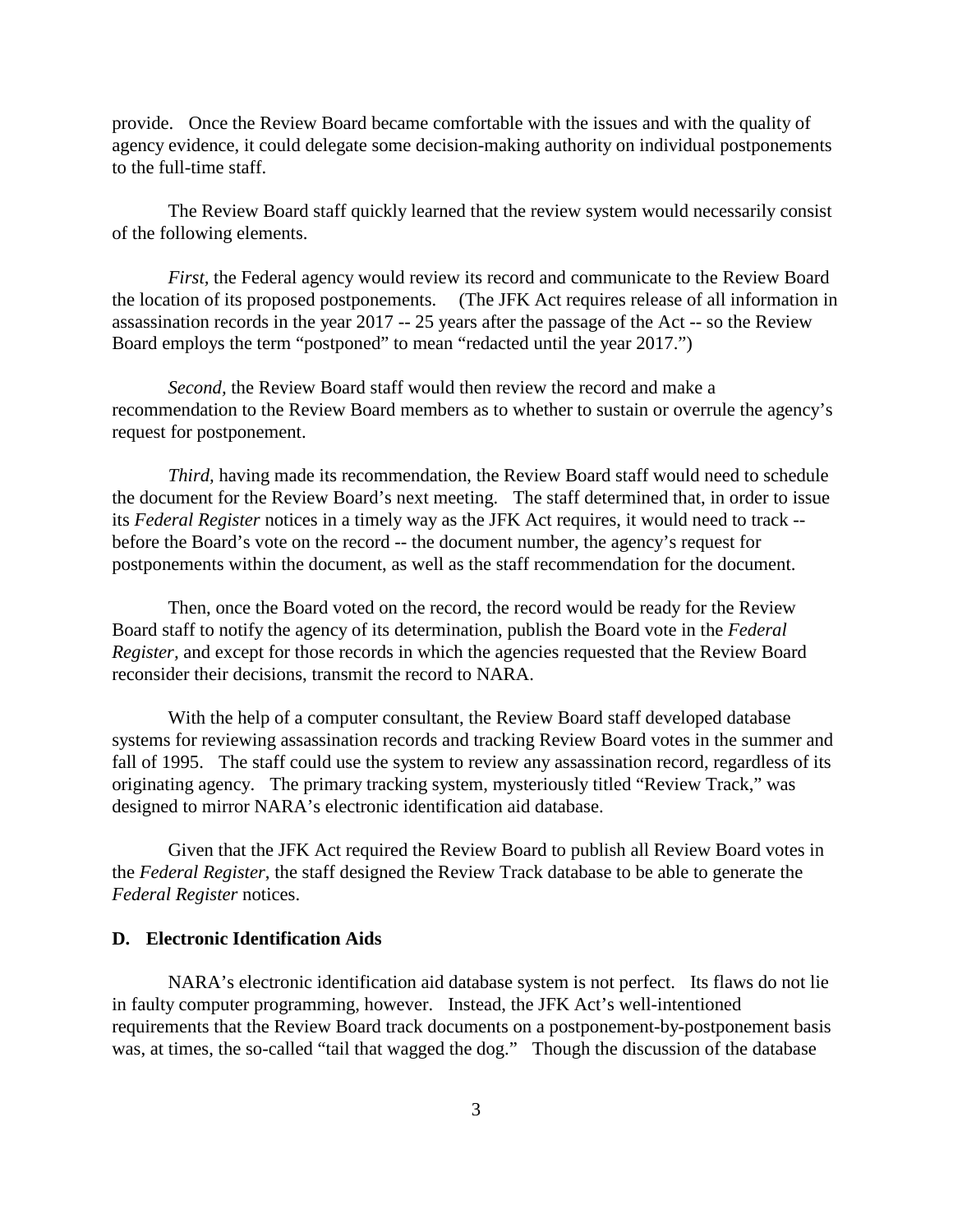difficulties is certainly somewhat tedious, the Review Board is in a unique position to urge Congress to carefully consider including the type of "electronic identification aid" language that exists in the JFK Act in future records management legislation.

Congress' goal to create a database that will allow interested members of the public to find assassination records was a good one. Whether the best way to achieve that goal was to require agencies create a separate piece of paper to accompany each record that they process is, however, an open question.

The JFK Act is vague about the requirements of the identification aids and the electronic records system required for the collection.

In compliance with §§  $5(d)(1)(A)$  and (B) of the JFK Act, NARA created its database system and loaded it onto 5¼ inch floppy disks, which were, in 1992, the most basic medium of all government computer systems. NARA hoped that any government office could load data from the disk onto a computer, produce electronic identification aids on disks to accompany that agency's assassination records, and then send the same disks back to NARA, where NARA could integrate the disks into the main database for the JFK Collection.

Despite the predictable problems such as agencies' lack of appropriate computer equipment, or, more often, agencies' lack of employees to enter the data on appropriate computer equipment, most government agencies managed to begin creating electronic identification aids for their assassination records.

The Review Board secured copies of all available disks from NARA and installed agency-specific databases on its computer network. Every Review Board staff member had access to these databases, which serve as research tools for the Review Board staff. The disks also served as a foundation for the Review Board's computer consultant to build the Review Track database.

The Review Board and the Federal agencies quickly learned creating electronic identification aids and keeping databases updated was a time-consuming, confusing, and cumbersome process. Usually, the originating agency would create its electronic identification forms on NARA's floppy disks. But in some cases, the originating agencies -- primarily the Army and the Joint Chiefs of Staff -- were so perplexed by the electronic identification aid process that Review Board staff simply agreed to create the electronic identification aids for the agency.

In order to track their processing of assassination records, the agencies generally created electronic identification aids during their initial review of records. Ideally, the agencies could have described the record on the identification aid, filled up their disks, and sent the disks on to NARA without modification. But, because the electronic identification aids contained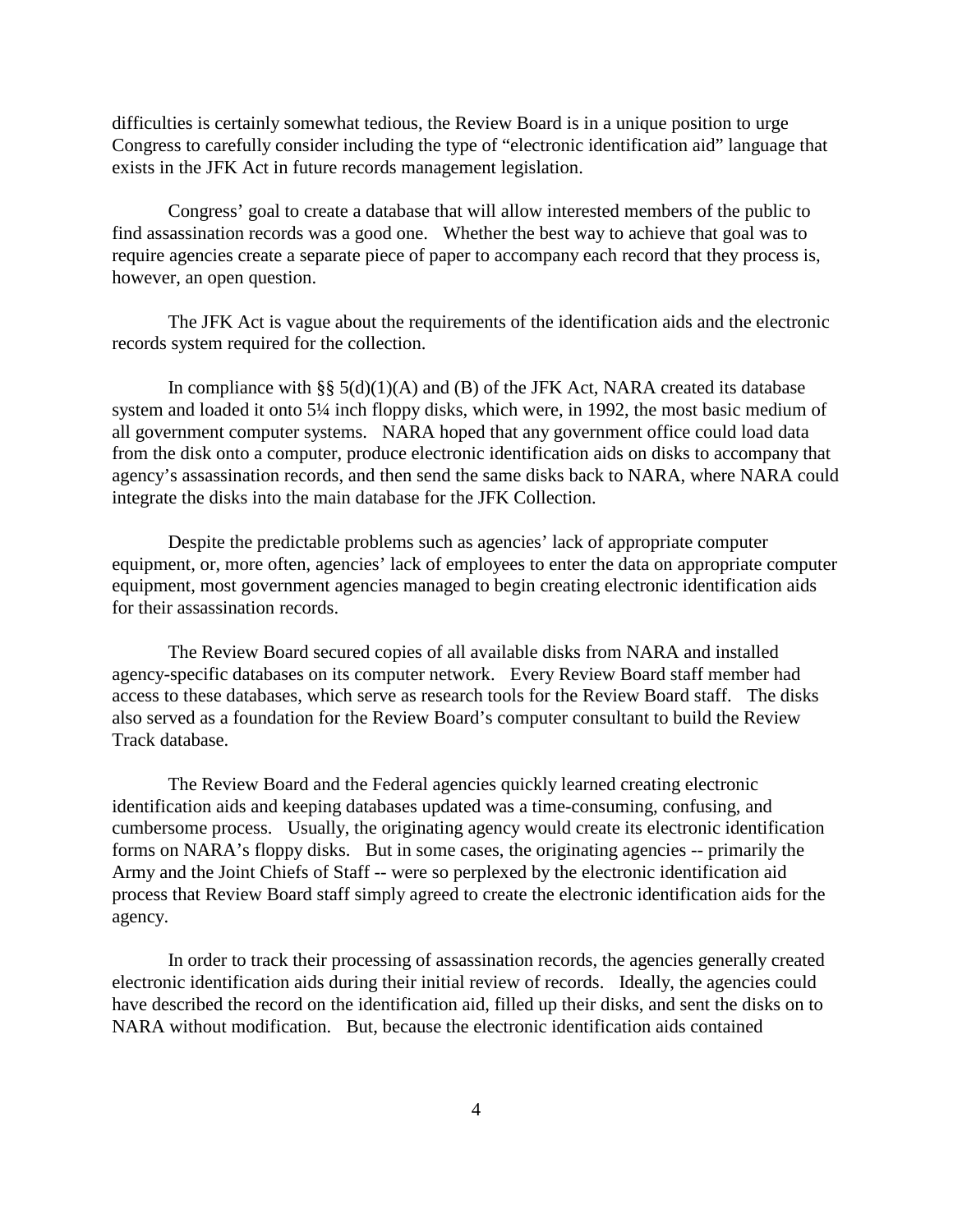information relating to the Review Board's actions -- or votes -- on the records, the agencies and the Review Board were constantly modifying and updating the data on the disks.

A number of problems plagued the creation of the NARA electric identification aid database. Generating an identification aid for each record placed a heavy burden on NARA and on every Agency that reviewed records under the JFK Act. The costs of creating the JFK database were significant. Resources that the Review Board and the agencies allocated to electronic identification aid production were resources that agencies could have applied to review and release of records. The information included on the RIF was often sketchy since indexers who created the forms were not always the individuals most knowledgeable on the subjects. Thus, the databases do not always provide completely accurate or complete search results.

The JFK databases did, however, open information on the records in the JFK collection to a broad public, especially when NARA made the databases available on the internet. Those identification aids that agencies did prepare in a careful manner furnished useful information to researchers. Further, the identification aids facilitated the page by page review that the Review Board adopted by providing a means to track individual records through the process.

Many of the flaws in the databases can be blamed on the extremely short time period of 45 days permitted by Congress for its creation. On the other hand, advances in computer technology since the early 1990s may make electronic information more flexible and efficient. These advances promise an unprecedented access to information.

The Review Board recommends that any future decisions concerning the indexing of records take into account the problems and the benefits of creating separate identification aids or individual records. Much of the information that agencies provided on the identification aids might have been more useful to researchers if it had been indexed according to folder, rather than to individuals documents. Ultimately, indexing decisions may be determined by a need to balance the application of resources between review and indexing.

### **E. Tracking the Review of Assassination Records**

#### **1. Review Track Database**

As noted above, the Review Track database is a modified NARA electronic identification aid database that Review Board staff used to process assassination records. The Review Track system evolved out of the Review Board staff's early handwritten review, and it continued to evolve as the Review Board and its staff streamlined the review process to meet the increasing volume of documents agencies could process. Review Track provided a flexible tool for the staff to wield in response to its changing needs.

The CIA, FBI, and NARA had identified large numbers of assassination records. Each of these three agencies established JFK Act task forces and, due to the deadlines imposed by the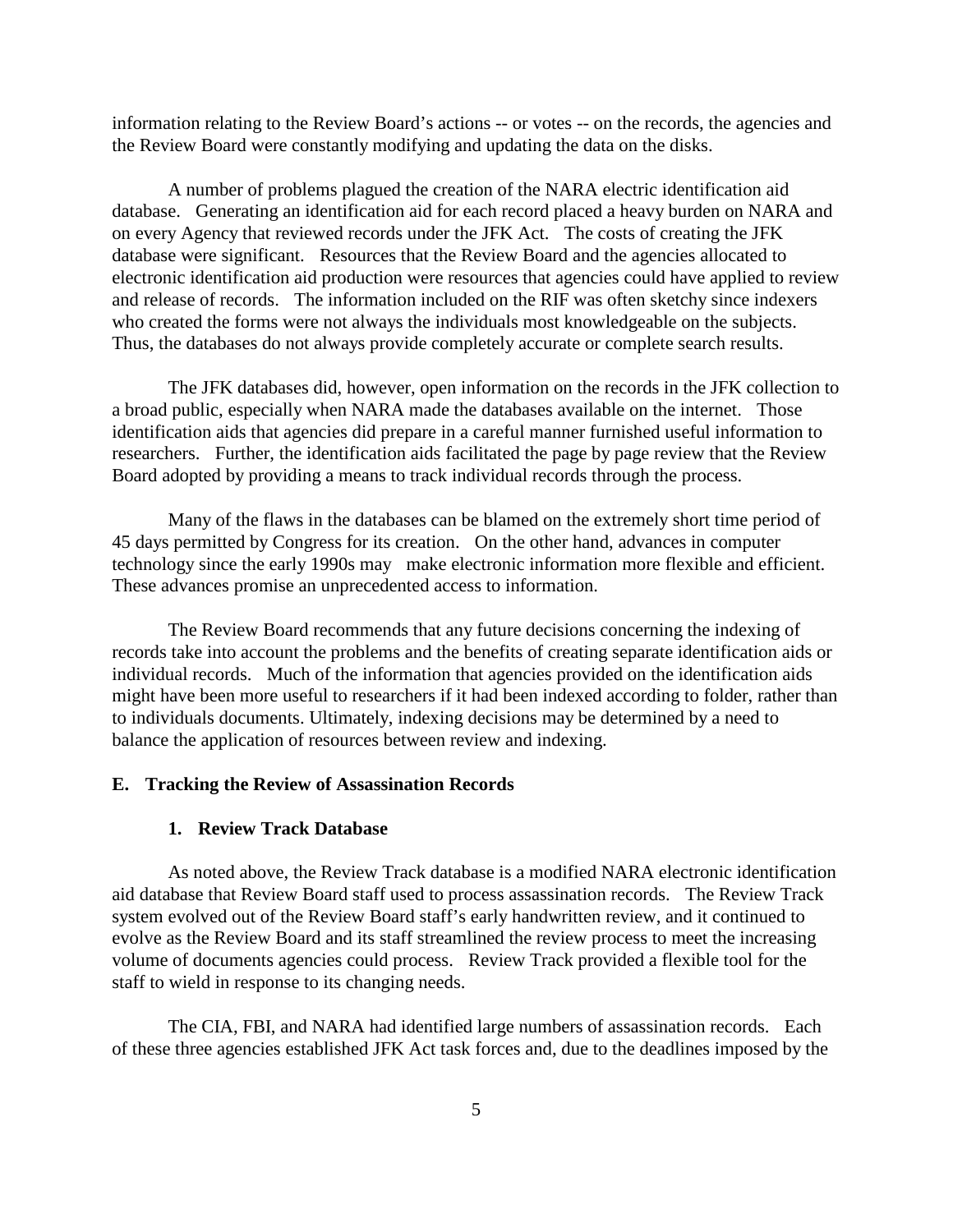JFK Act, developed JFK Act review processes before the Review Board staff existed. The agencies had internal models for addressing large declassification projects, to wit, the Freedom of Information Act ("FOIA") model and the model the agencies use to implement executive orders related to declassification. Of course, Congress had expressly rejected both the FOIA and the Executive Order models in its passage of the JFK Act.

With the understanding that agencies had each processed records differently, the Review Track had to accommodate a number of variations in the electronic identification aids. Some agencies had released redacted assassination records to NARA without submitting the records to the Review Board for a vote. Other agencies had initially, but not completely, reviewed records, but had given the records unique identifying numbers, anyway. Still other agencies had created electronic identification numbers for records that the agency did not believe were assassination related, and which the Review Board agreed were not related. Clearly, had the Review Board existed when the agencies began to review their records, some of the time-consuming computer glitches may have been avoided.

Even so, the Review Board staff generally received from the agencies electronic identification aids that revealed that the agency had performed its duties under the JFK Act. The Review Board staff then reviewed the document using Review Track. The staff copied the agency's electronic identification aid from disk, and evaluated each claimed postponement according to the Review Board's guidelines.

Once the Review Board became comfortable enough with a particular issue such that it would allow the staff to exercise decision making authority with regard to the particular issue, the Review Board staff implemented the Board's guidance. The Review Board called such issues "green" issues. (The following chapter discusses the Review Board's guidelines in great detail.)

If an analyst was unsure of the Review Board's position on a particular postponement, the analyst labeled the record "yellow" and slated the record for discussion at the next Review Board meeting. Similarly, if an analyst had no understanding of the Review Board's position on a particular type of postponement, the analyst would designate the record a "red" document, and slate it for Review Board discussion at the next meeting. The staff also labeled records as "red" if the record contained information that the Review Board would generally agree to postpone, but the Staff believed the public interest in release might tip the balance in favor of release.

The distinction between "red" and "yellow" records was never crystal clear, and as the staff and the agencies subject to the JFK Act's provisions came to understand the Board's guidance, the staff identified fewer and fewer items for discussion. As the number of documents that the Review Board processed at each meeting increased dramatically through 1996 and 1997, the incidence of "red" documents became less frequent, and "green" records in which the staff was certain as to how the Review Board would vote, dominated every meeting.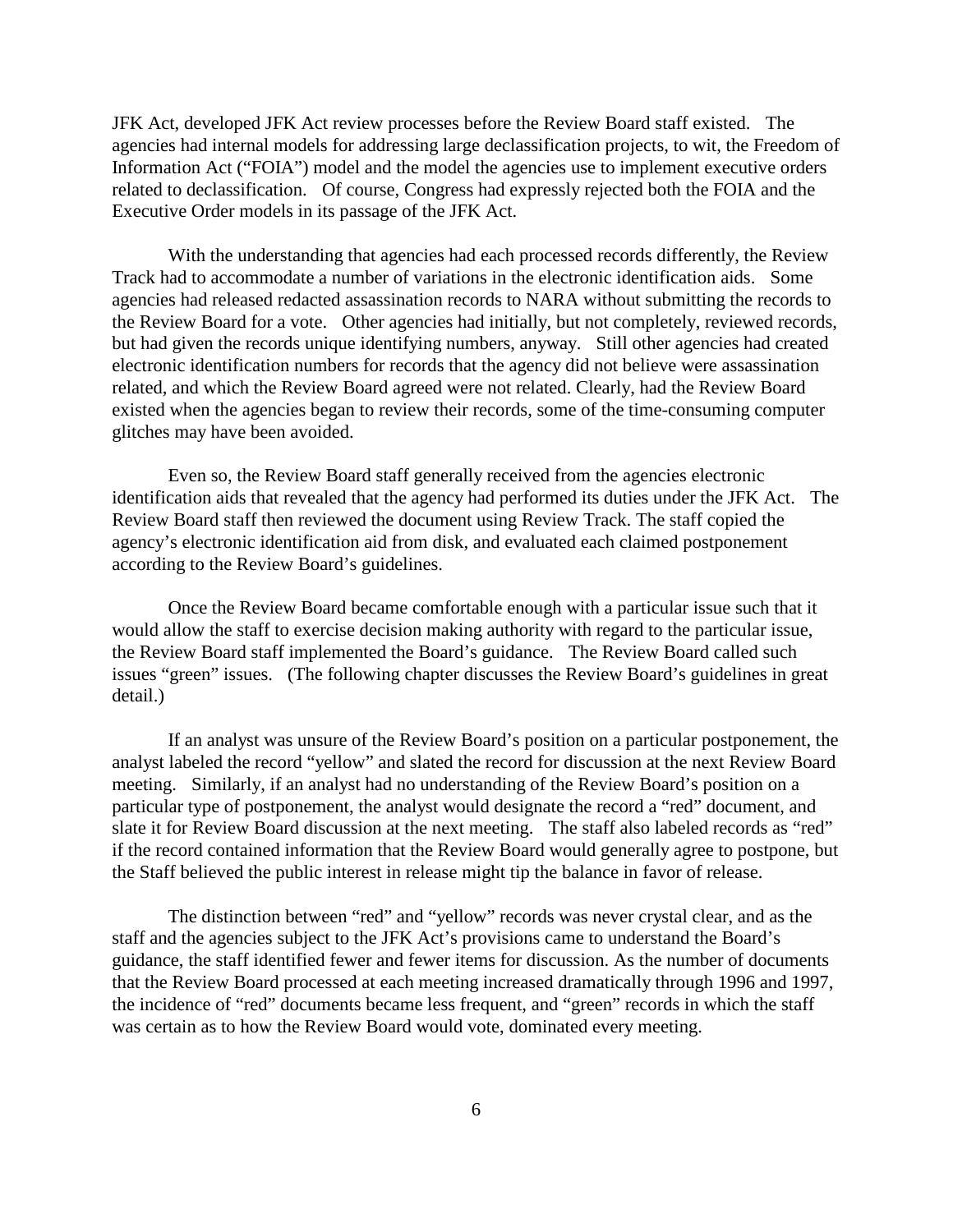# **2. Fast Track Database**

The Review Board's meetings in 1995 and 1996 focused on the core assassination records, such as files regarding Lee Harvey Oswald, Jack Ruby, the Warren Commission investigation, and the assassination investigations conducted by the agencies themselves. The Review Board applied the strictest scrutiny to claimed postponements in these files, and set the tone for release of all remaining assassination records.

After the Review Board finished its review of the bulk of the core files, it turned its attention to the thousands of pages of less relevant, but still important, files left to review. After comparing the remaining records to the remaining time left for the Review Board to complete its work, the Re[vi](#page-12-5)ew Board decided to streamline its review process for less relevant documents.<sup>vi</sup> In an effort to speed up the review, the Review Board staff streamlined the review and tracking system by modifying Review Track into a new tracking system also mysteriously called "Fast Track."

Where Review Track required analysts to enter large amounts of data into the computer concerning each record, Fast Track required analysts and administrative staff to enter in only the unique identifying number and the number of claimed postponements. Review Board analysts and their agency counterparts documented their review of the documents on the actual documents. In other words, a Review Board analyst and an FBI analyst would sit down with an assassination record, apply the Board's standards on whether to release or postpone the information at issue, initial the document, and move on to the next record. This process was a revolutionary one in the tenure of the Review Board, as it allowed analysts to spend less time entering data into a computer and more time with the assassination records themselves.

The Review Board developed uniform substitute language codes so that the analyst could jot the code directly onto the record, either in the margin or above the redaction.<sup>[vii](#page-12-6)</sup>

Following the on-the-document review by the Review Board analysts, the record identification number, and the number of postponements were entered into the Fast Track database, either by the reviewing analyst *or* by an administrative staff member. Then, the staff presented all of its "green" records to the Review Board at its next meeting and asked the Board to accept the staff recommendations.

# **F. Consent Releases**

Once the Review Board established its voting patterns, the agencies recognized that the review process would run more efficiently if the agencies simply released records on their own intiative, rather than present records to the Board and wait for the Board to vote to release. When agencies agree to release assassination records that the agency would have postponed prior to the Review Board's decisionmaking on an issue, the Review Board calls the release a "consent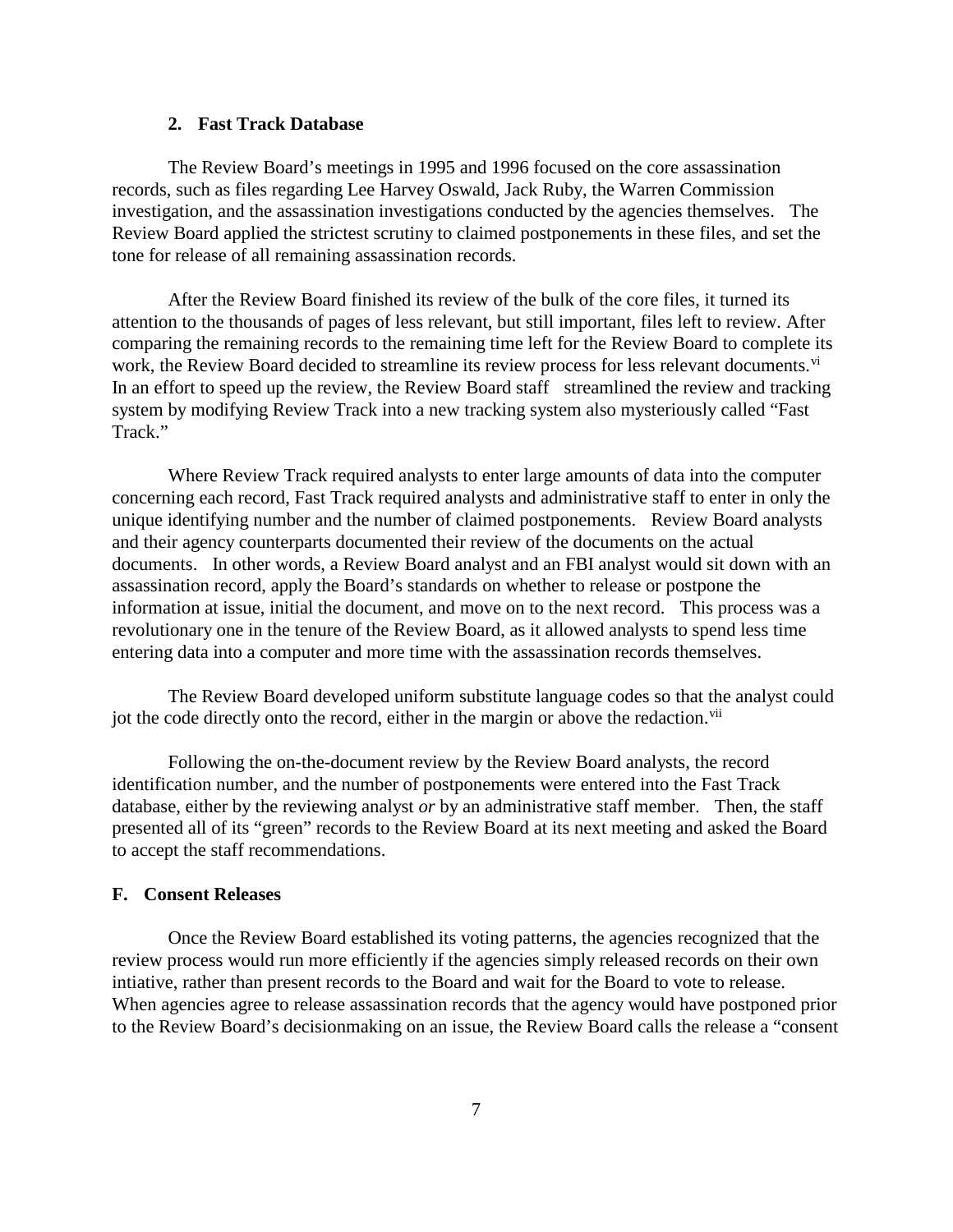release." The agencies have released a large number of assassination records in full because of their awareness of the Review Board's strong record of releasing assassination records.

Because most of the "consent release" documents already had electronic identification aids and thus, were already part of the Review Board's tracking system, the Review Board developed a separate database for these records entitled "consent releases." Thanks to the consent release database, the Review Board has a good idea of how many agency records were released as a result of its efforts. Every agency with assassination records in its collection released at least some of its records as consent releases. Indeed, the majority of documents that the agencies ultimately released under the JFK Act were consent releases.

# **G. Miscellaneous Bottlenecks and Problems in the Review Process**

# **1. The problem of duplicates**

Nearly every assassination record appears at least twice in the JFK Collection. In some cases, the originating agency had two or more copies of its own record. In other cases, two or more agencies possessed copies of the same record. The Review Board's challenge, therefore, was to attempt to ensure that it processed all copies of the same document in the same way. Where possible, the Review Board and the originating agencies used information from the electronic identification aids to identify duplicates prior to the Review Board's review of the record. For example, the FBI indexed its records so that it could keep track of all duplicates of a particular record, and, on the electronic identification aid for any one of the duplicate copies, the FBI listed the record numbers of all duplicate copies.

Other agencies were not as organized as the FBI. In processing CIA records, the Review Board staff often encountered over a dozen copies of some records. Because of the decentralized manner in which the CIA has historically organized its files, neither the agency or the Review Board could determine where and when duplicates of particular records might appear. Since CIA files do contain so many duplicate records, the Review Board and the CIA ultimately agreed that, once the Review Board had voted on postponements in one copy of a record, the CIA would have to assume primary responsibility for processing exact duplicates to match the first copy. The CIA identified the duplicates in a re-review of the Collection, and the Review Board staff checked to determine that the records that the CIA identified as duplicates were, in fact, duplicates. The CIA has agreed to transfer all duplicates to NARA by September 1999.

#### **2. The problem of referrals**

When one agency uses another agency's information in creating a record, the other agency's information is called an "equity." Understandably, agencies try not to release other agencies' equities without first consulting with the other agency. The entrenched process by which the agency that possesses the record consults with the agency whose equities are present in the record is called the "referral" process. In processing government records for release under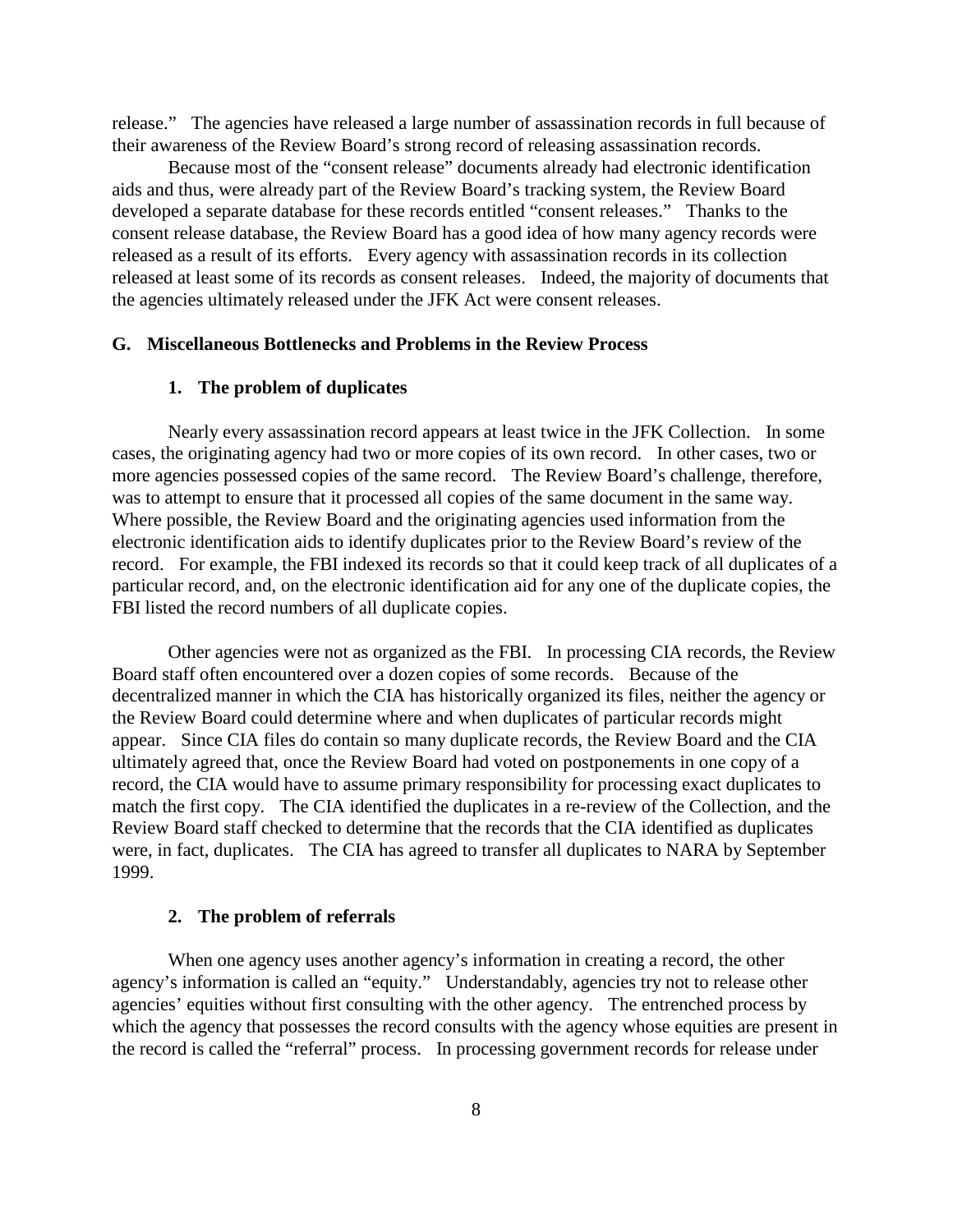the terms of the Freedom of Information Act ("FOIA") or under the terms of the Executive Orders governing declassification, agencies: (1) identify other agency's equities in their records, (2) send to the other agency a copy of the record that contains that agency's equity, and (3) wait patiently -- sometimes for years -- for the other agency to process its equity in the record and return the record. Only after the other agency returns the record to the referring agency does the referring agency *begin* to process the record to protect its own information. For example, if the CIA provided the FBI with information about Lee Harvey Oswald's activities in Mexico City in 1963, the FBI would report, *in its own document,* the information that CIA provided to the FBI. When the FBI evalutes this record for release, *the first thing it does is send the record to CIA,* requesting the CIA to evaluate whether CIA information in the record can be released. CIA evaluates its information and eventually returns the record to the FBI. *Only then* does the FBI begin to evaluate whether it can release the FBI information in the record.

The agencies are loath to change this process, as they have a strong incentive to protect information which originates with another agency. Using the example above, if the FBI does not consult with CIA before releasing the information, CIA may then choose to release FBI information without consulting with FBI. If agencies cannot trust each other to protect information, agencies may be less likely to subsequently share information.

Because the JFK Act did not contemplate or address the "referral" issue, the agency referral process impeded the pace of review and the Review Board ability to release records. The Review Board realized that, in order to complete its work, it could not allow the agencies to engage in their traditional referral process, but instead, it would have to begin to micromanage the referral process in one of three ways: (1) managing the referrals itself, (2) sending "dunning letters" to agencies that were delinquent in returning referred documents, or (3) sponsoring joint declassification sessions at the Review Board offices.

*a. Managing Referrals.* When the Review Board itself controlled the referral process as it did with the Warren Commission, HSCA, and Presidential Library records, agencies tended to return referred records much more quickly than if the record came from another agency through traditional channels. Managing the referrals, however, took an enormous amount of staff time and simply caused the Review Board to spend its time managing records rather than reviewing records.

*b. Dunning Letters.* When agencies were delinquent in returning referred documents, the Review Board mailed letters to the agencies stating simply that if the agency did not process and return the record by a specified deadline, the Review Board would automatically vote to release the record. The dunning letters proved to be very effective in convincing agencies to return their referrals.

*c. Review Board Joint Declassification Sessions.* One the most effective tools that the Review Board developed in addressing the problems caused by the referral process was the "joint declassification sessions." The Review Board staff invited declassification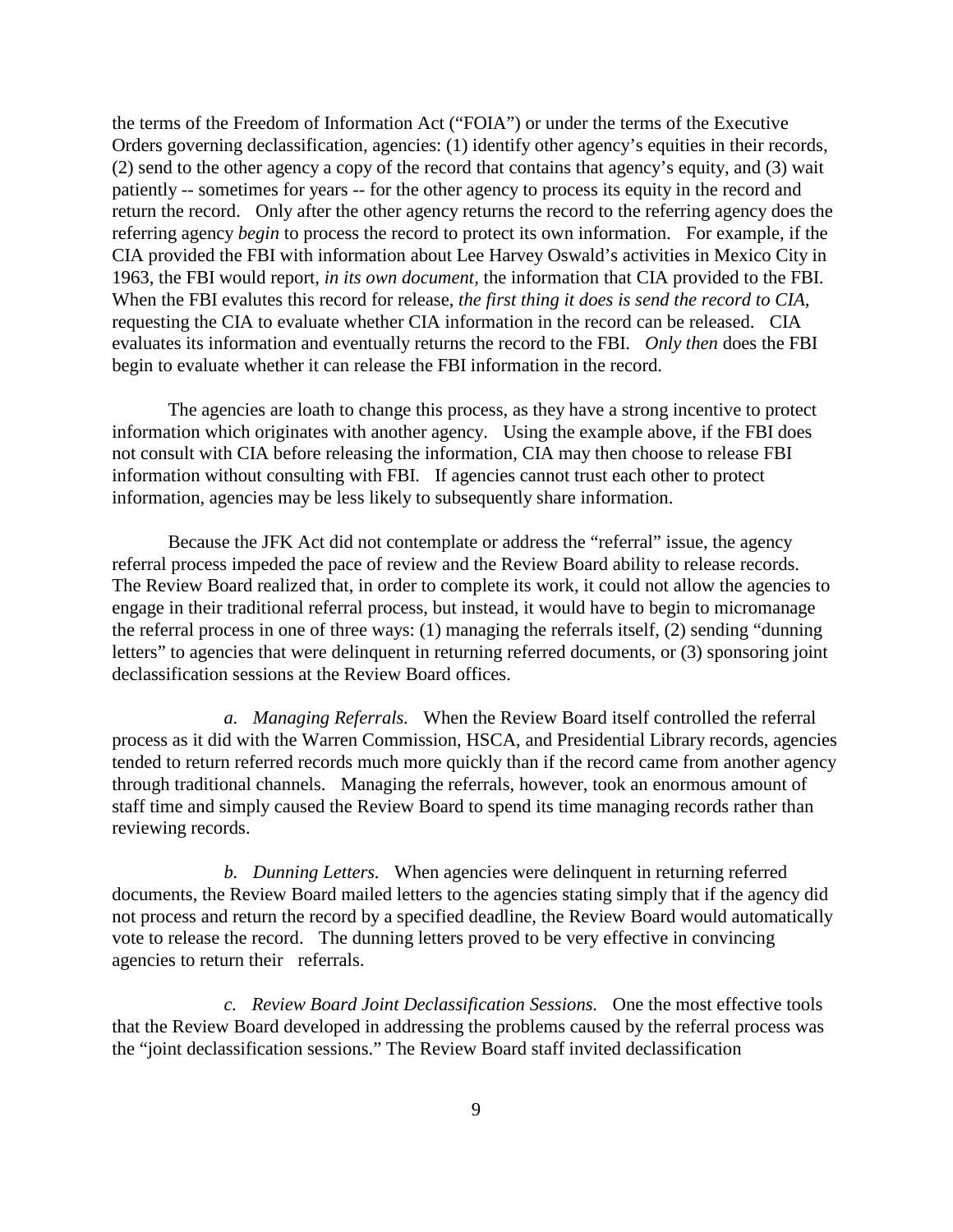representatives to come from each agency that had equities in a given group of records. The declassification representatives then came to the Review Board's office on a given day and began to review the records. By the end of the one or two day session, the referral process was complete. The Review Board sponsored one joint declassification session at the JFK Library and six joint declassification sessions at the Review Board offices. An unforeseen advantage to joint declassification sessions was that agencies tended to be more likely to agree to release of a record when they realized that other agencies had already agreed to release.

### **G. Document processing after Review Board votes**

The JFK Act states that agencies must deliver records to NARA within 45 days of a Review Board vote. The 45 day limit proved to be unreasonable and, as such, the agencies almost never adhered to the statutory time frame.

After the Review Board voted on an assassination record, the JFK Act required the staff to attach a "final determination form" to the record. For those records that existed in the Review Track system the final determination form identified each postponement, its location within the document, and the substitute language for the postponement. For those records that existed in the Fast Track system, the final determination form identified the number of Review Board approved postponements in the document, and listed the substitute language options which correspond to codes noted directly on the document.

*Review Track Archive.* Finally, after the Review Board staff completed its final determination forms and attached the forms to the records, the electronic identification aid for the document could move into a database called "Review Track Archive." Review Track Archive contains all assassination records on which the Review Board voted.

#### **H. Conclusion**

The Review Board's most basic tasks were to review postponements claimed by agencies in their assassination records, and to vote either to sustain or release the information at issue. The review of claimed postponements consumed more Review Board staff hours than any other task and was the primary focus of most of the Review Board's interactions with the agencies. The Review Board voted on approximately 25,000 documents in which the agencies had requested that the Review Board postpone information. Each of these documents required the attention of a Review Board analyst to shepherd the document through the process of: 1) evaluating the postponed information the Board's guidelines; 2) presenting the document to the Review Board for a vote; 3) recording the Review Board's vote on the postponed information; 4) notifying the agency of the Review Board's decision; 5) publishing the decision in the Federal Register; and 6) preparing the document for transfer to the JFK Collection. The Review Board's review process, as described in the JFK Act and as applied by the Review Board, thus ensured that it scrutinized each piece of withheld information was scrutinized so that the American public could rest assured that records in the JFK Collection were opened to the fullest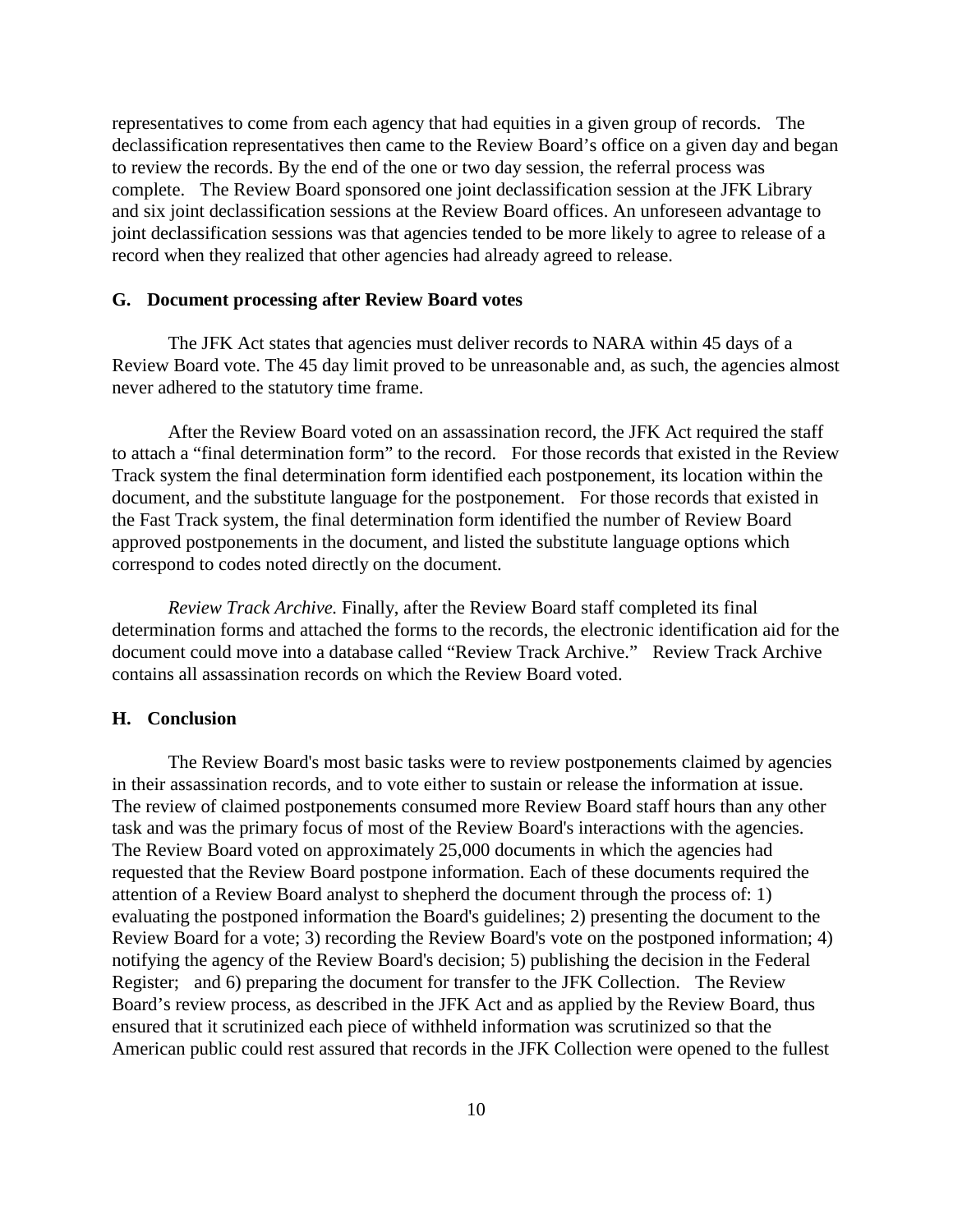extent possible, and that the Review Board did not postpone any information that adds significantly to our understanding of the assassination of President Kennedy.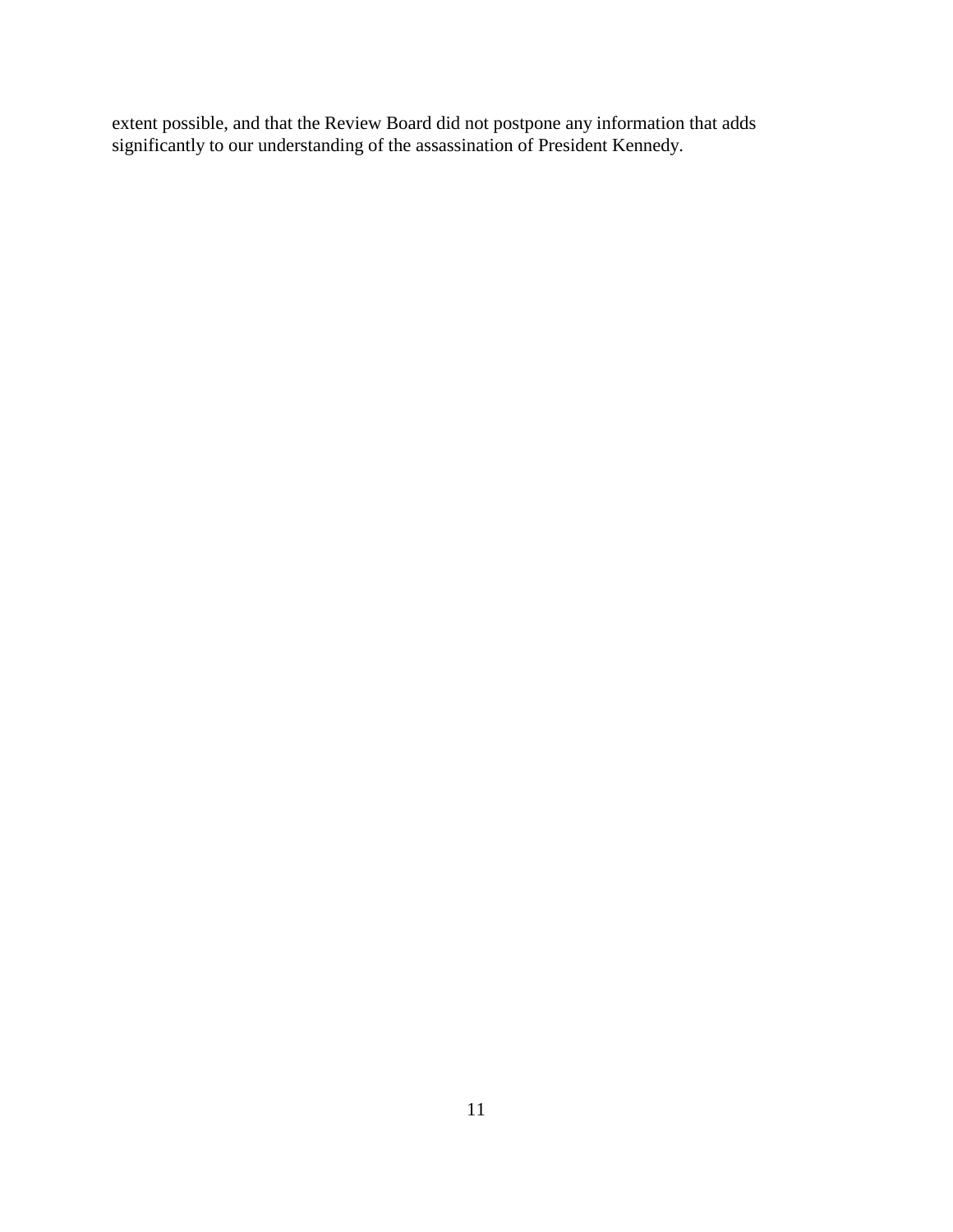# **CHAPTER 4 ENDNOTES**

ii. JFK Act at  $\S$  4(a)(2).

 $\overline{a}$ 

iii. JFK Act at  $\S$  4(a)(2)(B).

iv. For a group of five citizens who were each otherwise fully employed, the Review Board members met as a group very often -- once or twice each month. The Review Board held the majority of its regular meetings in Washington, D.C. Due to the Review Board's need to discuss classified and privacy protected material, the Review Board voted to close most of its meetings to the public. During its tenure, the Review Board held 48 closed meetings and processed for release XXXXXXX documents. All of these documents are now a part of the JFK Collection at NARA.

v. Section 6 of the JFK Act lists criteria that agencies can cite when requesting postponements. The criteria and the Review Board's standards for sustaining claimed postponements are fully explained in Chapter 4 of this report.

vi. The next chapter explains in detail the standards that the Review Board established for the review of the "Segregated Collections."

vii. *FBI Substitute Language Codes* are as follows: A. Informant Name; B. Informant Identifying Information; C. Informant Symbol Number; D. Informant File Number; E. Operational Detail; F .Identifying Information to Protect the Privacy of an Individual; G. File Number; H. Classified Case Caption. *CIA Substitute Language Codes* are as follows: 01 Crypt; 02 Digraph; 03 CIA Employee; 04 Asset; 05 Source; 06 Name of Person; 07 Pseudonym; 08 Identifying Information; 09 Date; 10 Location; 11 Country; 12 CIA Installation in Africa/Near East\*; 13 CIA Installation in East Asia/ Pacific\*; 14 CIA Installation in Northern Europe\*; 15 CIA Installation in Western Europe\*; 16 CIA Installation in Western Hemisphere\*; 17 Cable Prefix for Africa/Near East\*; 18 Cable Prefix for East Asia/ Pacific\*; 19 Cable Prefix for Northern Europe\*; 20 Cable Prefix for Western Europe\*; 21 Cable Prefix for Western Hemisphere\*; 22 Dispatch Prefix; 23 File Number; 24 Operation Details; 25 None; 26 Scelso; 27 CIA Job Title; 28 CIA; 29 Name of Organization; 30 Social Security Number; 31 Alias Documentation; 32 Official Cover (Details of Official Cover) [\*-a second number is included with this type of postponement to facilitate tracking individual locators throughout the Collection.] *Military Substitute Language Codes* are as follows: A. Operational Details; B.

i. Not all of the Government agencies listed processed their records under JFK Act standards. The JFK Act at  $\S 4(a)(2)(A)(i)$  states that, if agency records are already in the possession of NARA *and* the records are released in full, the records are not subject to the terms of the JFK Act.